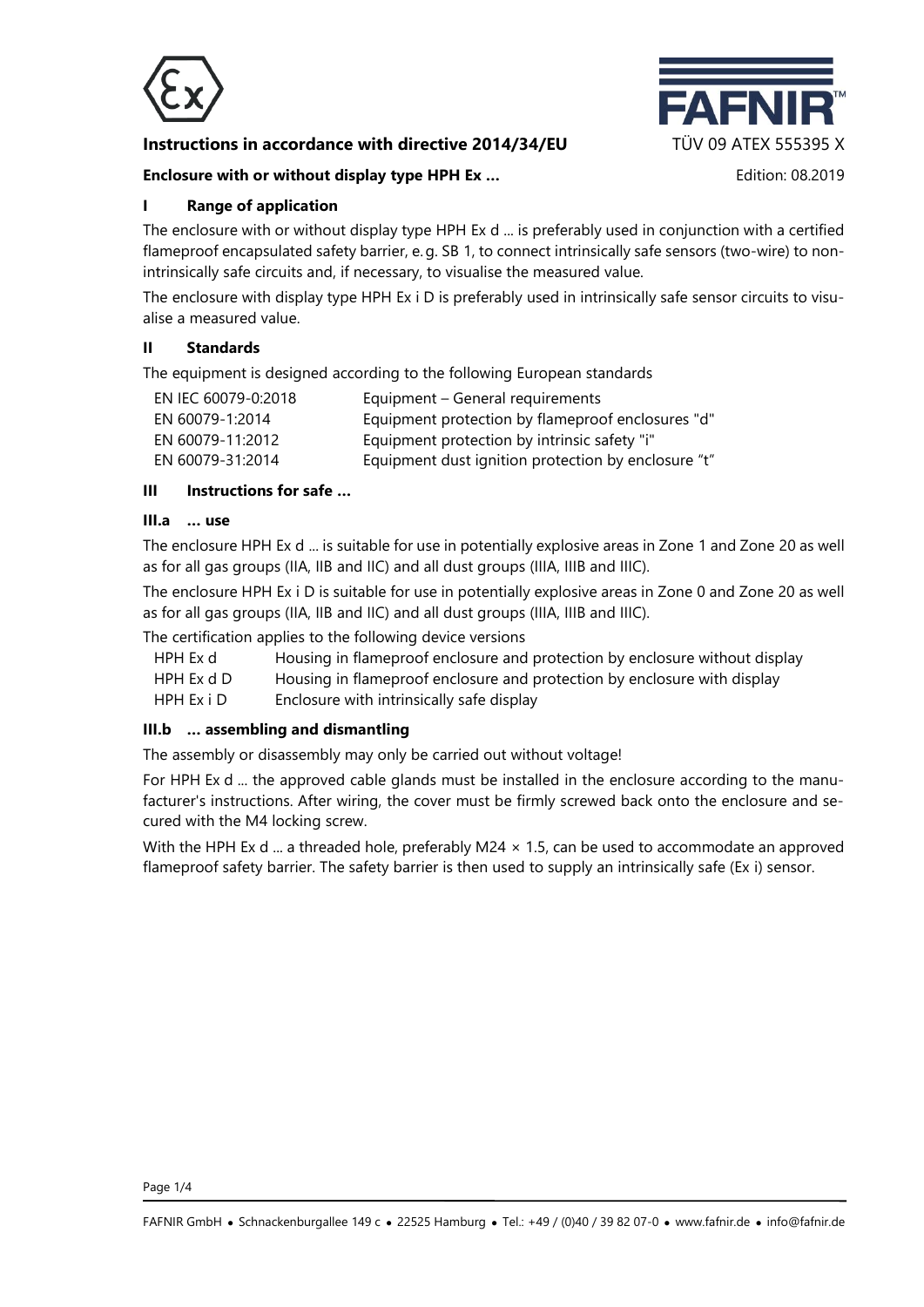



### **III.c … installation**

The wiring may only be carried out without voltage. Special regulations such as EN 60079-14 or the local installation regulations must be observed.

To ensure that the flameproof enclosure of the HPH Ex d ... is maintained, the cable entries or entries for conduits must be approved in accordance with EN 60079-1. Two threaded holes are available for this purpose. Possible threads are:

M16 × 1.5; M20 × 1.5; M24 × 1.5; M25 × 1.5; G 3/8; 1/2" NPT; 3/4" NPT

Ensure that the threads are in perfect condition.

A PA connection terminal is provided for integrating the equipment into the equipotential bonding system.

General information (see also EN 60079-14:2013, clause 6.4.1):

Metallic enclosures of intrinsically safe or energy-limited apparatus need not be connected to the equipotential bonding system, unless required by the apparatus documentation or to prevent accumulation of static charge.

### **III.d … adjustment**

For the operation of the apparatus, no Ex-relevant adjustments are necessary.

### **III.e … putting into service**

Before putting into service, all devices must be checked for correct connection and installation. The electrical supply, including the connected devices, must be checked.

### **III.f … maintenance (servicing and emergency repair)**

The apparatus is generally maintenance-free. In the case of a defect, this must be returned to the manufacturer or one of its representatives.

Repairs to the enclosure HPH Ex d ... may only be carried out by the manufacturer.

If the HPH Ex i D version is installed in a plastic enclosure, it may only be cleaned with a damp cloth to minimise the risk of ignition due to electrostatic charging.

The HPH Ex i D complies with the dielectric strength requirements between the intrinsically safe circuit and a metallic chassis of the display with 500  $V_{AC}$  according to EN 60079-11, clause 6.3.13.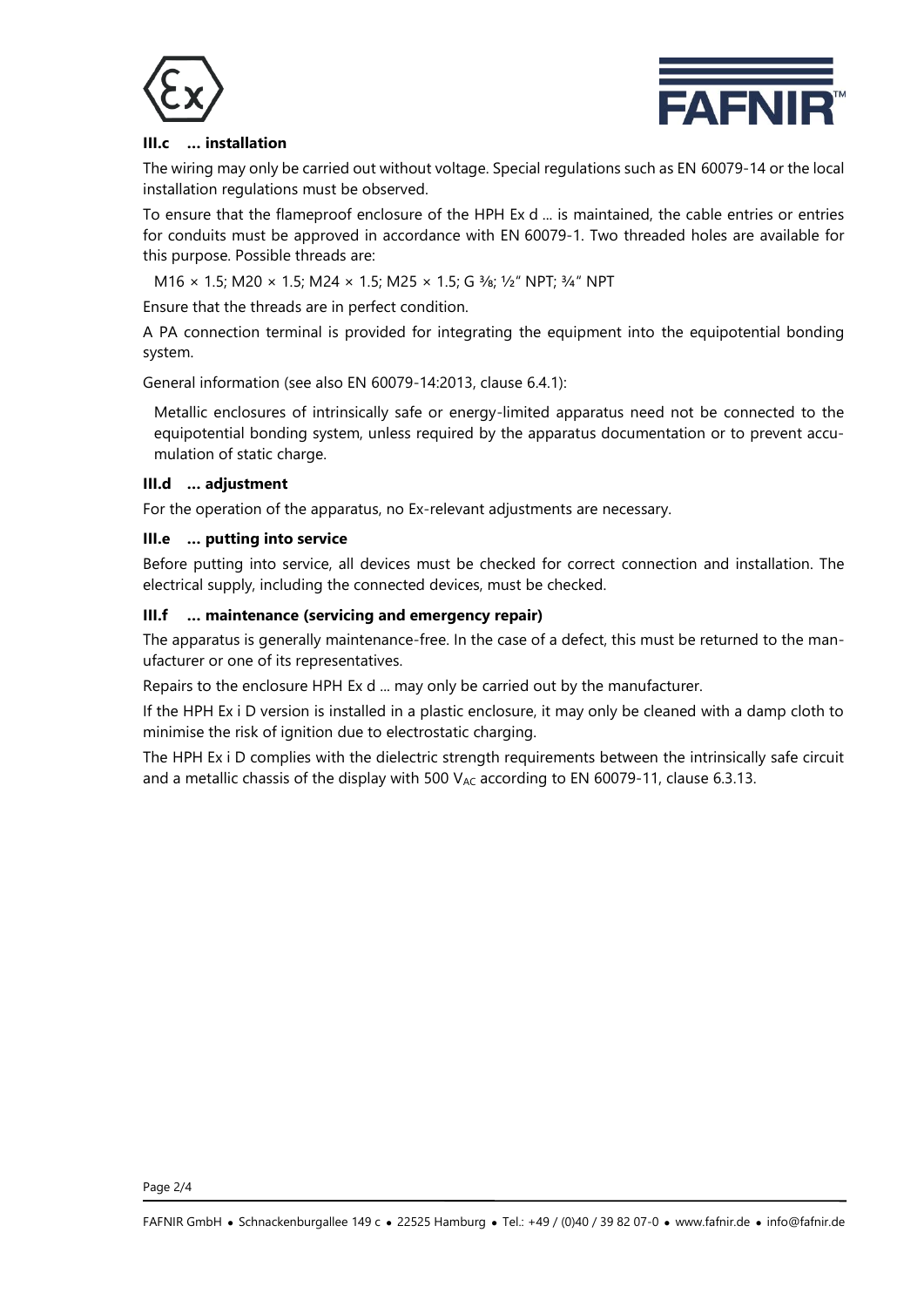



### **IV Equipment marking**

- 1 Manufacturer: FAFNIR GmbH, 22525 Hamburg
- 2 Type designation: HPH Ex …
- 3 Certificate number: TÜV 09 ATEX 555395 X

| $\overline{4}$ | Ex marking:             | <u>HPH Ex d :</u>                              | HPH Ex i D:                                                                     |
|----------------|-------------------------|------------------------------------------------|---------------------------------------------------------------------------------|
| 4a             | acc. to ATEX directive: | $\otimes$ 11 2 G<br>bzw.<br>II 1 D             | $\circ$ II 1 G<br>bzw.<br>II 1 D                                                |
| 4b             | according to standards: | Ex db IIC T6T4 Gb<br>Ex ta IIIC T100 °C Da     | Ex ia IIC T6T4 Ga<br>Ex ia IIIC T125 °C Da                                      |
| .5             | Technical data:         | See instructions for technical data            |                                                                                 |
| 6              | Warning marking:        | WARNING - DO NOT OPEN<br><b>WHEN ENERGIZED</b> | *WARNING - Potential electro-<br>static charging hazard - See in-<br>structions |

7 CE marking:  $\sqrt{60044}$ 

## **V Technical data**

The following electrical values are specified:

|         | <b>HPH Ex d</b>                            | <b>HPH Ex d D</b> | <b>HPH Ex i D</b>                             |
|---------|--------------------------------------------|-------------------|-----------------------------------------------|
| Voltage | $U = 12 V$ 26 V                            | $U = 16 V  29 V$  | $U_i = 30 V$                                  |
| Current | 4 mA  20 mA (Error mode: 3.6 mA / 21.5 mA) |                   | $^{\dagger}$ l <sub>i</sub> = 200 mA / 100 mA |
| Power   |                                            |                   | $P_i = 1 W$                                   |

Table V.a: Electrical values of the subtypes

The external capacitance and inductance of the type HPH Ex i D are as follows

| Inner inductance  |  | $L_i \leq 250 \mu H$ |
|-------------------|--|----------------------|
| Inner capacitance |  | $C_i \leq 25$ nF     |

For use in potentially explosive atmospheres, the maximum temperatures, depending on the temperature class and the category respectively equipment protection level, can be found in the following tables.

## *HPH Ex d …*

| <b>Temperature class</b>                               | <b>Ambient temperature Tal</b> |  |
|--------------------------------------------------------|--------------------------------|--|
| <b>Category 2G resp. Equipment protection level Gb</b> |                                |  |
| Т6                                                     | $-40 °C  +50 °C$               |  |
| T5                                                     | $-40$ °C $+65$ °C              |  |
| T4, T3, T2, T1                                         | $-40 °C + 85 °C$               |  |

Table V.b: Temperatures of the flameproof enclosure in potentially explosive gas atmospheres

| <b>Maximum surface temperature</b>                     |                  |                                          |  |
|--------------------------------------------------------|------------------|------------------------------------------|--|
| dust layer $\leq$ 5 mm                                 | Immersed in dust | <b>Ambient temperature T<sub>a</sub></b> |  |
| <b>Category 1D resp. Equipment protection level Da</b> |                  |                                          |  |
| $T_a + 15 \degree C$                                   |                  | -40 °C  +85 °C                           |  |

Table V.c: Temperatures of the flameproof enclosure in potentially explosive dust atmospheres

l

<sup>\*</sup> The warning marking is only used if type HPH Ex i D is mounted in a plastic enclosure.

 $+$  The permissible input current I<sub>i</sub> depends on the ambient temperature T<sub>a</sub>

Page 3/4